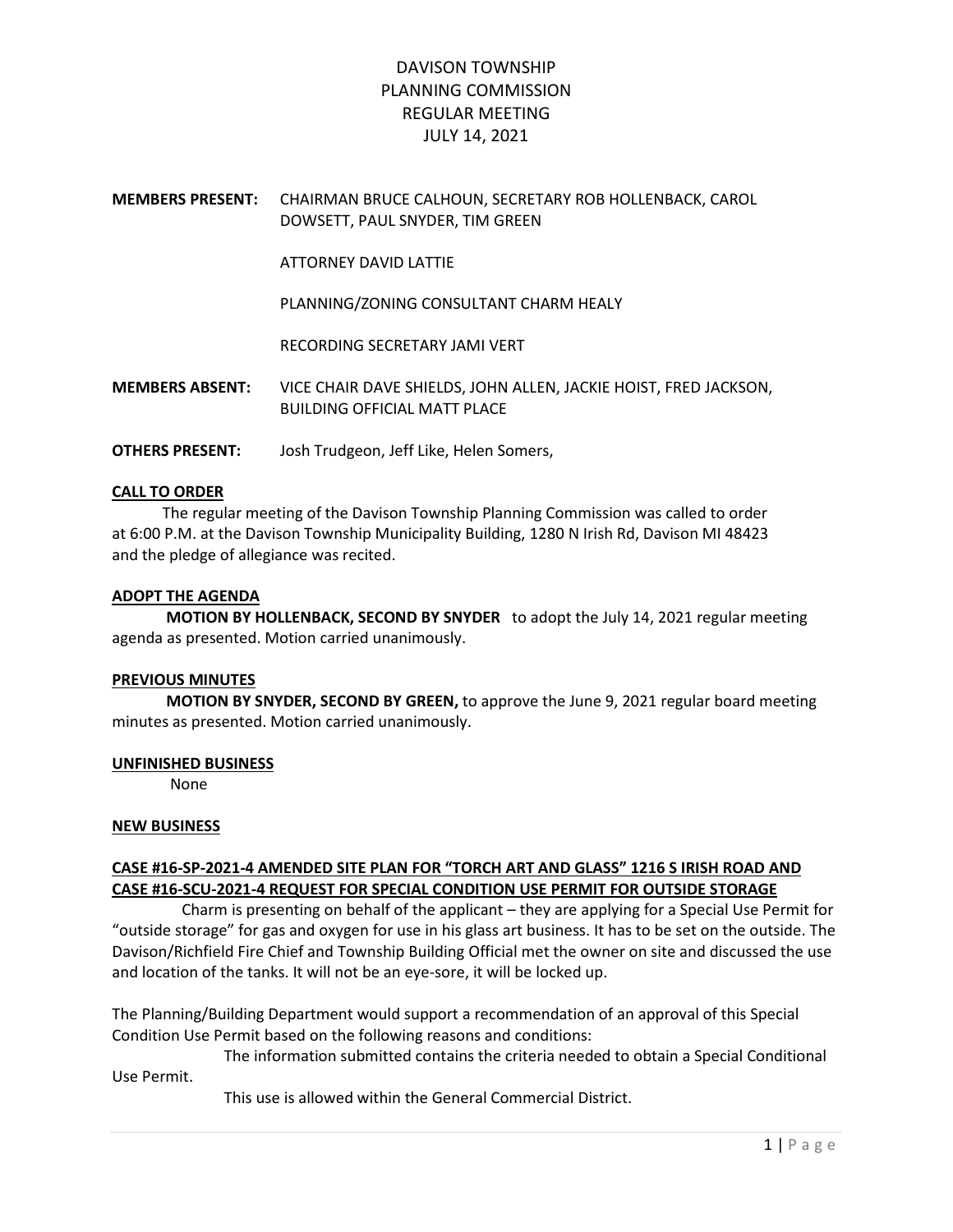# DAVISON TOWNSHIP PLANNING COMMISSION REGULAR MEETING JULY 14, 2021

Board discussion was opened up at 6:05 P.M. Bruce – would like to ask that it looks like the unit is small; are they individual canisters? Josh – 20lb canisters; just like the ones you get for your gas grill. Bruce – two tanks; they come and replace the tanks/or you swap them out? Josh – no, we do that. Bruce – it is in a locked cabinet? Josh - yes

MOTION BY HOLLENBACK, SECOND BY DOWSETT, to accept both CASE #16-SCU-2021-4 SPECIAL CONDITION USE PERMIT FOR OUTSIDE STORAGE and CASE #16-SP-2021-4 AMENDED SITE PLAN FOR "TORCH ART AND GLASS for approval. Motion carried unanimously.

# CASE #16-RZ-95 – A REQUEST TO REZONE 71.3 ACRES WITH FRONTAGES ON POTTER AND STATE ROADS FROM RU-1 (RESIDENTIAL URBAN) TO RA (RESIDENTIAL AGRICULTURAL) KNOWN AS 25-05-03- 100-021

 Jeffery Like – 1216 S. Oak Road, Davison, MI – purchased property with the plans of farming, building a house and barn on it next summer; rezone back to RA what it was before.

 Charm – Mr. Like did purchase this property; has frontage on Potter Road of 400 feet and on State Road of 50 feet; he is requesting to rezone this parcel from Ru-1 (Residential Urban) to RA (Residential Agricultural); no buildings on it right now; this parcel is bordered by Residential Agricultural and Residential Urban to the east; Suburban Residential Agricultural to the north (Richfield Township); Residential Mobile Home Park to the South and Residential (City of Davison); and Residential to the west; Future Land Use Map which we refer to for guidance in our decision making recommends single family residential for this location, this rezoning will continue to allow for single family home or homes to be built and would be complimentary to the surrounding land uses. The Planning Department would support a recommendation for approval based on the following reasons:

 This parcel abuts an agricultural zoned parcel to the east; this area is still substantially zoned agricultural.

 The rezoning to an agricultural district would have a low impact on the environment and the surrounding residents.

Please make your motion in the form of a recommendation to Davison Township Board.

Bruce is opening up to the public if anyone wants to speak.

 Brent Duby – 10064 E. Potter Road – very familiar with the property; do agree that it is mainly agricultural; would definitely fit with the character of the area; small piece of Potter Rd there is a lady that sells eggs; would like to rezone back to RA; would like his property rezoned back to RA as well.

Bruce – you would have to petition the Township Board to have that done

 Helena Somers – 10182 Potter Rd – should go back to agricultural and not residential; they are showing support

Jane Nemitz – 1480 Country View Ln – would support the change

Bruce is opening up to the Board for discussion.

Tim – if we leave it the way it is, could he still farm and build